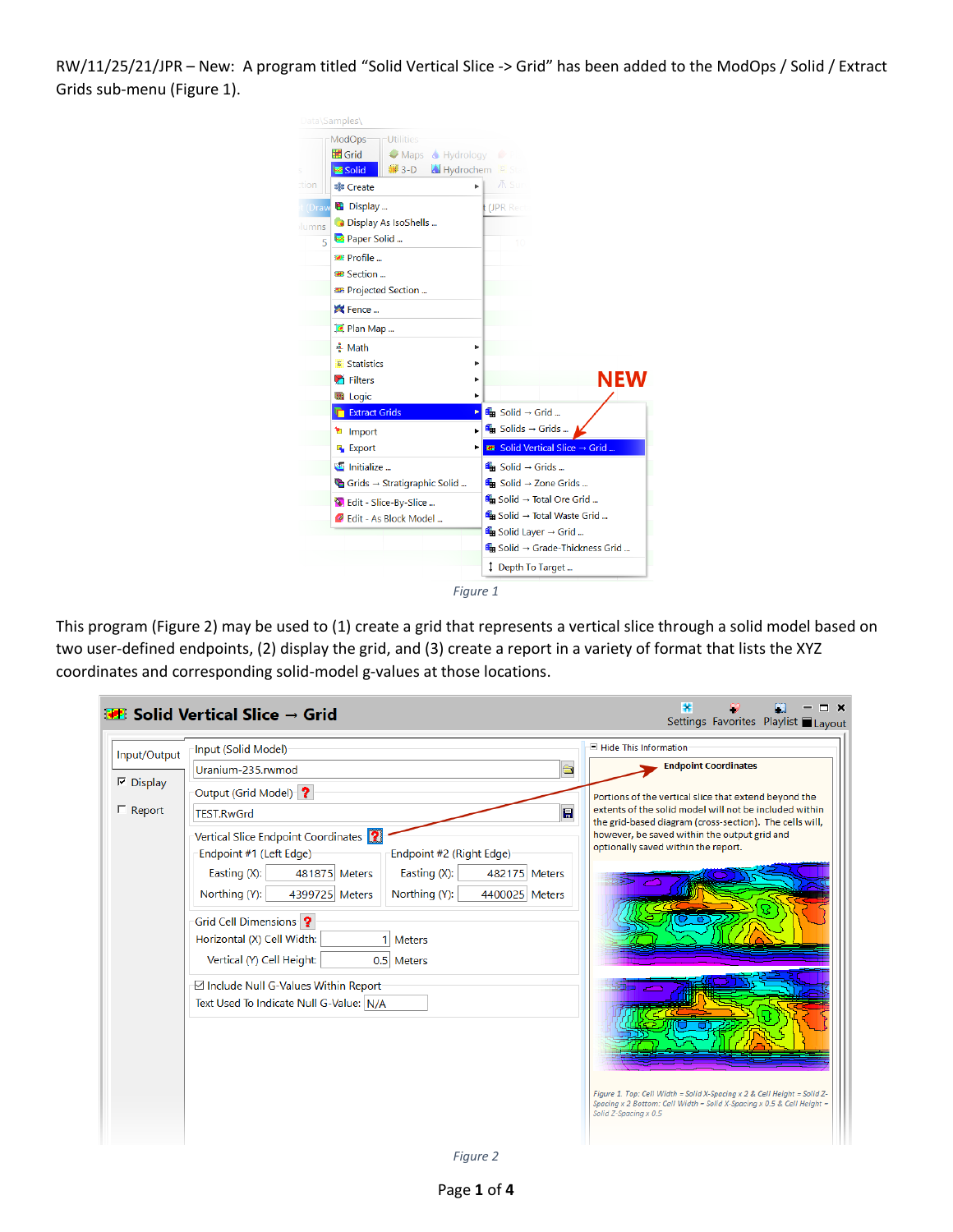The x-coordinates within the output grid will represent the distance from Endpoint #1 along a line connecting Endpoint #1 with Endpoint #2. Portions of the vertical slice that extend beyond the extents of the solid model will not be included within the grid-based diagram (cross-section). The cells will, however, be saved within the output grid and optionally saved within the report.

For optimal aesthetics (smoother contours), set the width of the cells equal to or greater than the solid model voxel width and the cell height to be equal to or greater than the solid model voxel height. If the cell dimensions are significantly smaller than these recommendations, the diagram will be blocky [\(Figure 3\)](#page-1-0) – but still accurate.



<span id="page-1-0"></span>*Figure 3. Top: Cell Width = Solid X-Spacing x 2 & Cell Height = Solid Z-Spacing x 2 Bottom: Cell Width = Solid X-Spacing x 0.5 & Cell Height = Solid Z-Spacing x 0.5*

When adding annotation to the diagram [\(Figure 4\)](#page-1-1), be sure to set the Dimensions within the Display / Labeled Axes submenu to "Automatic" [\(Figure 5\)](#page-2-0).

<span id="page-1-1"></span>

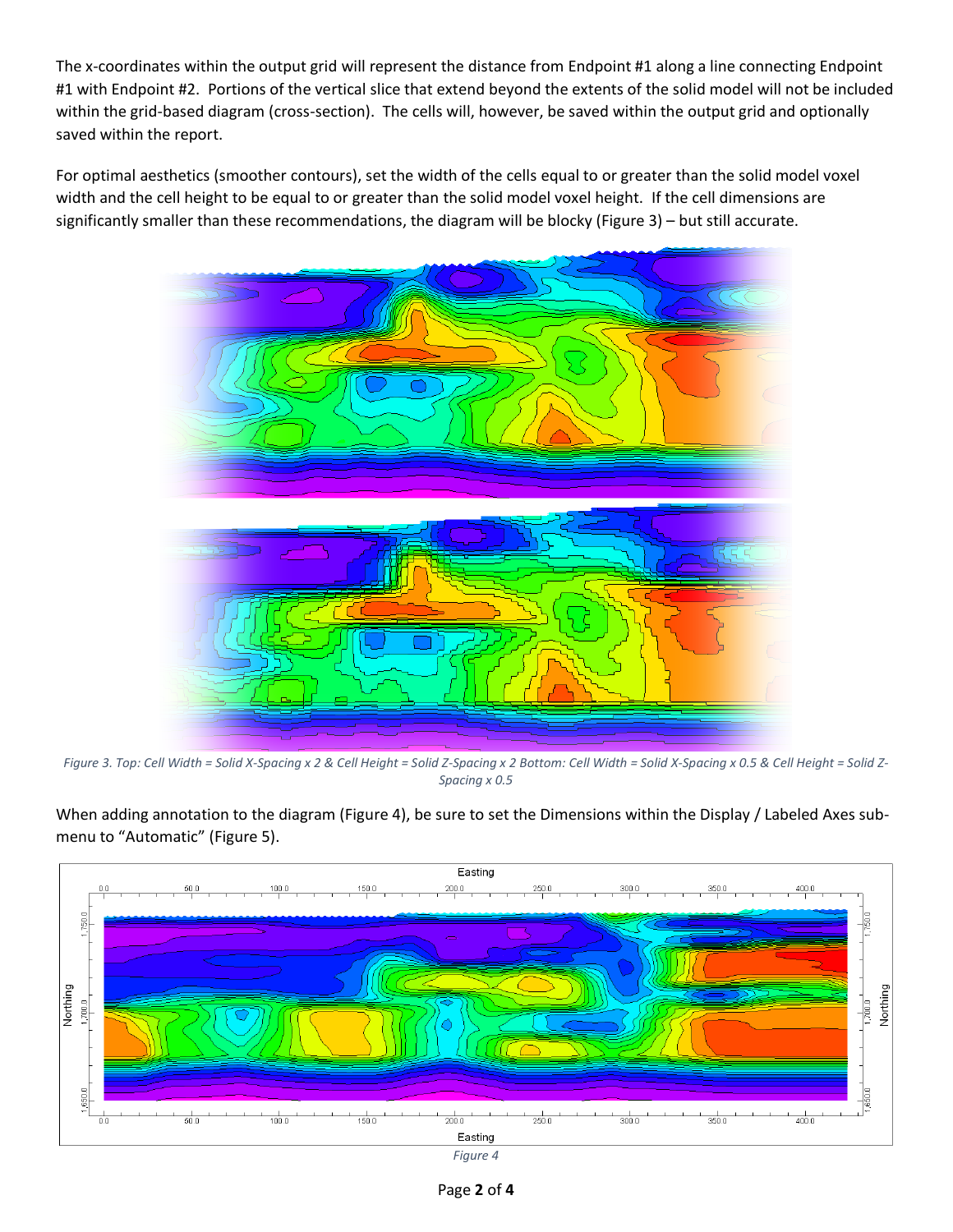

<span id="page-2-0"></span>The Report sub-menu [\(Figure 6\)](#page-2-1) includes options for saving the XYZG data to RwDat, CSV, ASCII Text, and RTF (MS-Word) formats.

| <b>Follo</b> Solid Vertical Slice $\rightarrow$ Grid |                                                                                                   |                                                                                                                                                                                                                                                                                                                                                                                                                                                              |                                                                                                                                                                                                                                                                                              |  |
|------------------------------------------------------|---------------------------------------------------------------------------------------------------|--------------------------------------------------------------------------------------------------------------------------------------------------------------------------------------------------------------------------------------------------------------------------------------------------------------------------------------------------------------------------------------------------------------------------------------------------------------|----------------------------------------------------------------------------------------------------------------------------------------------------------------------------------------------------------------------------------------------------------------------------------------------|--|
| Options                                              |                                                                                                   |                                                                                                                                                                                                                                                                                                                                                                                                                                                              |                                                                                                                                                                                                                                                                                              |  |
| Input/Output<br>$\nabla$ Display<br>$\Gamma$ Report  | $\nabla$ RwDat (RockWorks)<br>$\Gamma$ CSV (Excel)<br>$\nabla$ TXT (Notepad)<br>$\Box$ RTF (Word) | Save Output File<br>© Automatic<br>○ Manual<br><b>File Name</b><br><b>SOLIDVSLICE.txt</b><br>Text Output Options<br><sup>®</sup> Format for Readability*<br>O Format for Import Into Other Products<br><b>Column Delimiter:</b><br>Space<br>$\Box$ Include Column Titles and Units<br>$\Box$ Remove Thousands Separators<br>$\Box$ Enclose Fields with Quotation Marks<br><b>⊡</b> Display Output<br>◉ New Tab<br>$\bigcirc$ New Dialog<br>◯ Default Program | *About Readability<br>Example With Trailing Periods & Fixed-Width Font (e.g. Courier):<br>Minimum<br>23.1<br>Standard Deviation<br>2.7<br>Sum  86, 423.8<br>Example With Trailing Periods & Variable-Width Font (e.g. Segoe UI)<br>Minimum  23.1<br>Standard Deviation  2.7<br>Sum  86.423.8 |  |

<span id="page-2-1"></span>*Figure 6*